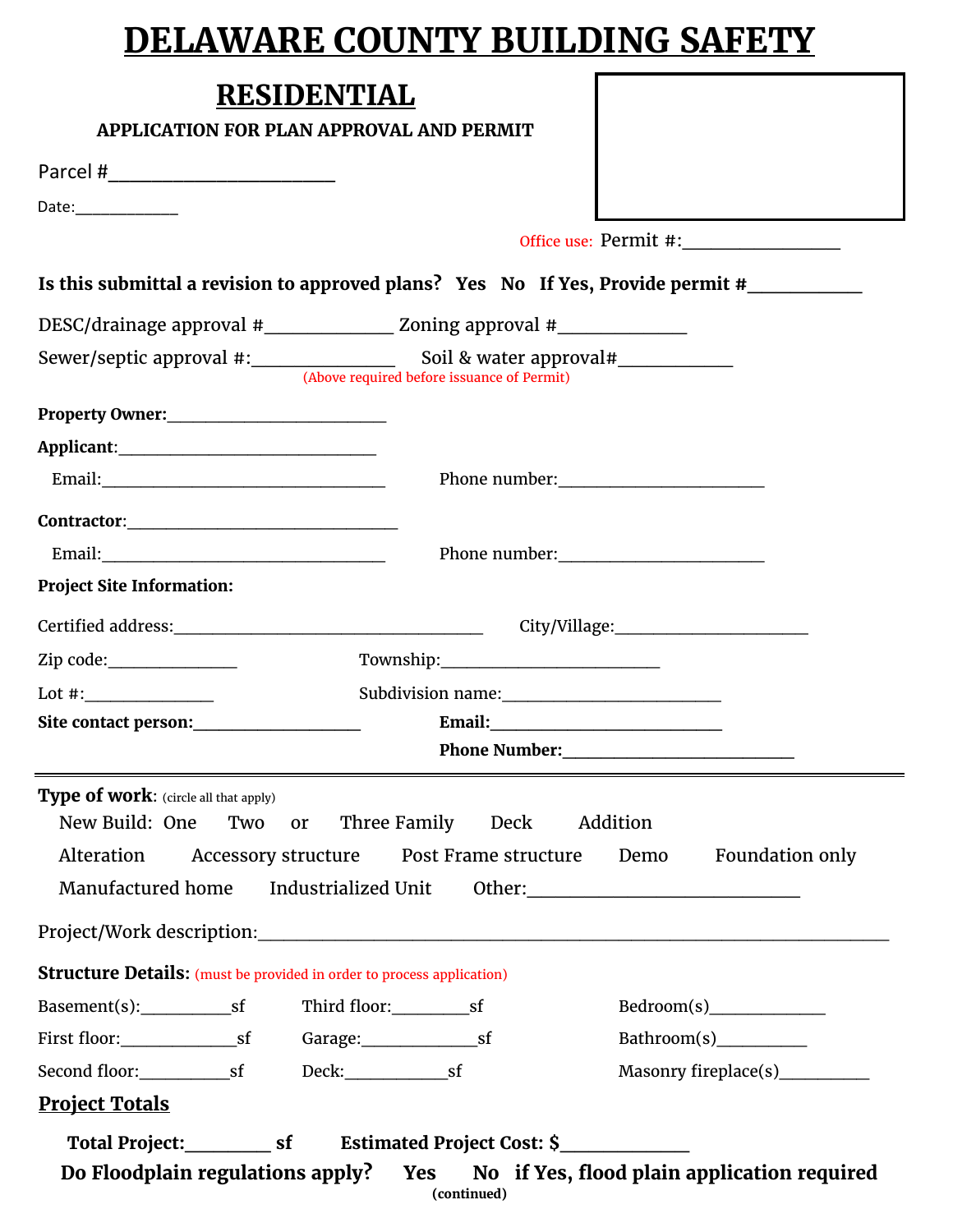## **DELAWARE COUNTY BUILDING SAFETY**

| <b>ELECTRICAL</b>                                                                           |                   |                                                                                        |  |  |  |
|---------------------------------------------------------------------------------------------|-------------------|----------------------------------------------------------------------------------------|--|--|--|
|                                                                                             |                   |                                                                                        |  |  |  |
| (circle all that apply)                                                                     | Permanent service | Temporary Service Low Voltage                                                          |  |  |  |
|                                                                                             |                   |                                                                                        |  |  |  |
|                                                                                             |                   |                                                                                        |  |  |  |
| <b>Mechanical</b>                                                                           |                   |                                                                                        |  |  |  |
|                                                                                             |                   |                                                                                        |  |  |  |
|                                                                                             |                   |                                                                                        |  |  |  |
| Type of fuel<br>Heating system: (circle all that apply) New Replacement Furnace(s) how many |                   |                                                                                        |  |  |  |
|                                                                                             |                   |                                                                                        |  |  |  |
| <b>Fuel Gas</b>                                                                             |                   |                                                                                        |  |  |  |
|                                                                                             |                   |                                                                                        |  |  |  |
|                                                                                             |                   |                                                                                        |  |  |  |
|                                                                                             |                   | Appliances: (indicate how many) Furnace(s) water heater(s) pre-fab fireplace(s) other: |  |  |  |

\* I hereby certify the above information is correct and that the owner of record authorizes the proposed work and that I have been authorized by the owner to make this application as the owners agent and agree to conform to the regulations and all applicable codes and laws of the State of Ohio and Delaware county, including the Department of Building Safety virtual inspection program \*

Signature of Owner/Owner Agent Print Name Phone number \_\_\_\_\_\_\_\_\_\_\_\_\_\_\_\_\_\_\_\_\_ \_\_\_\_\_\_\_\_\_\_\_\_\_\_\_\_\_ \_\_\_\_ \_\_\_\_\_\_\_\_\_